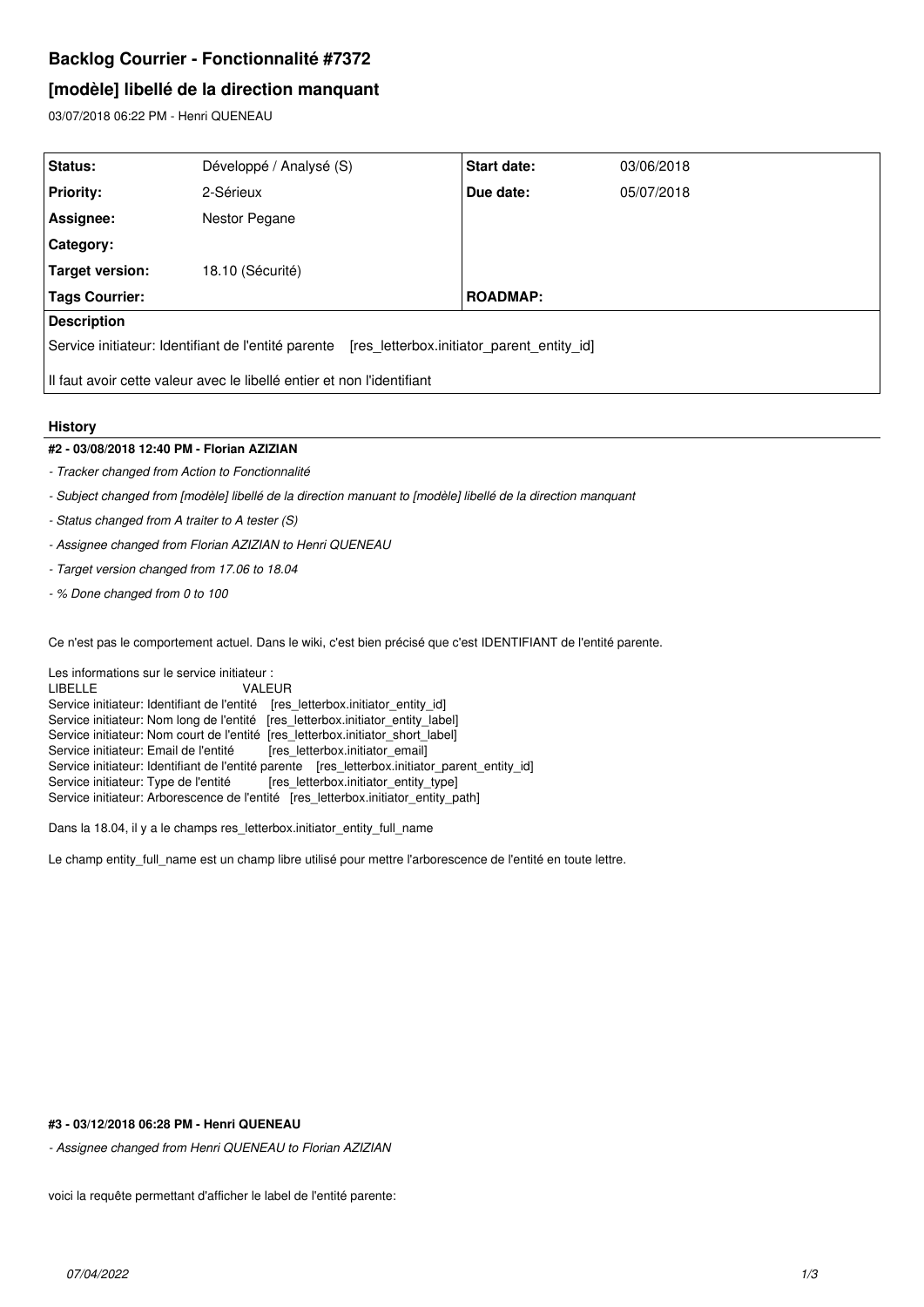select a.entity\_id as entity\_id, a.entity\_label as entity\_label, a.parent\_entity\_id as parent\_entity\_id, a.short\_label as short\_label, a.email as email, a.entity\_type as entity\_type, b.entity\_label as parent\_entity\_label from entities as a, entities as b where a.entity\_id = 'PSO' and a.parent entity  $id = b$ .entity  $id$ 

à modifier dans le fichier /var/www/html/maarch1706/modules/templates/datasources/letterbox\_attachment.php

A voir si on l'intègre tout de même dans l'application ou pas

Pourras tu clôturer si c'est pas intégrer?

#### **#4 - 04/23/2018 12:22 PM - Emmanuel DILLARD**

*- Project changed from Maarch Courrier to Backlog*

#### **#5 - 04/23/2018 05:11 PM - Emmanuel DILLARD**

*- Status changed from A tester (S) to Prêt à développer*

#### **#6 - 04/24/2018 04:36 PM - Emmanuel DILLARD**

*- Project changed from Backlog to CURRENT SPRINT*

*- Status changed from Prêt à développer to En cours de dev (S)*

#### **#7 - 04/24/2018 06:23 PM - Emmanuel DILLARD**

*- Due date set to 05/07/2018*

#### **#8 - 04/25/2018 05:55 PM - Nestor Pegane**

*- Status changed from En cours de dev (S) to A revoir (S)*

#### **#9 - 04/27/2018 11:34 AM - Florian AZIZIAN**

*- Status changed from A revoir (S) to En cours de dev (S)*

*- % Done changed from 100 to 90*

## **#10 - 04/27/2018 03:10 PM - Nestor Pegane**

*- Assignee changed from Florian AZIZIAN to Nestor Pegane*

## **#11 - 04/27/2018 05:22 PM - Nestor Pegane**

*- Status changed from En cours de dev (S) to A revoir (S)*

*- % Done changed from 90 to 100*

#### **#12 - 05/02/2018 02:45 PM - Florian AZIZIAN**